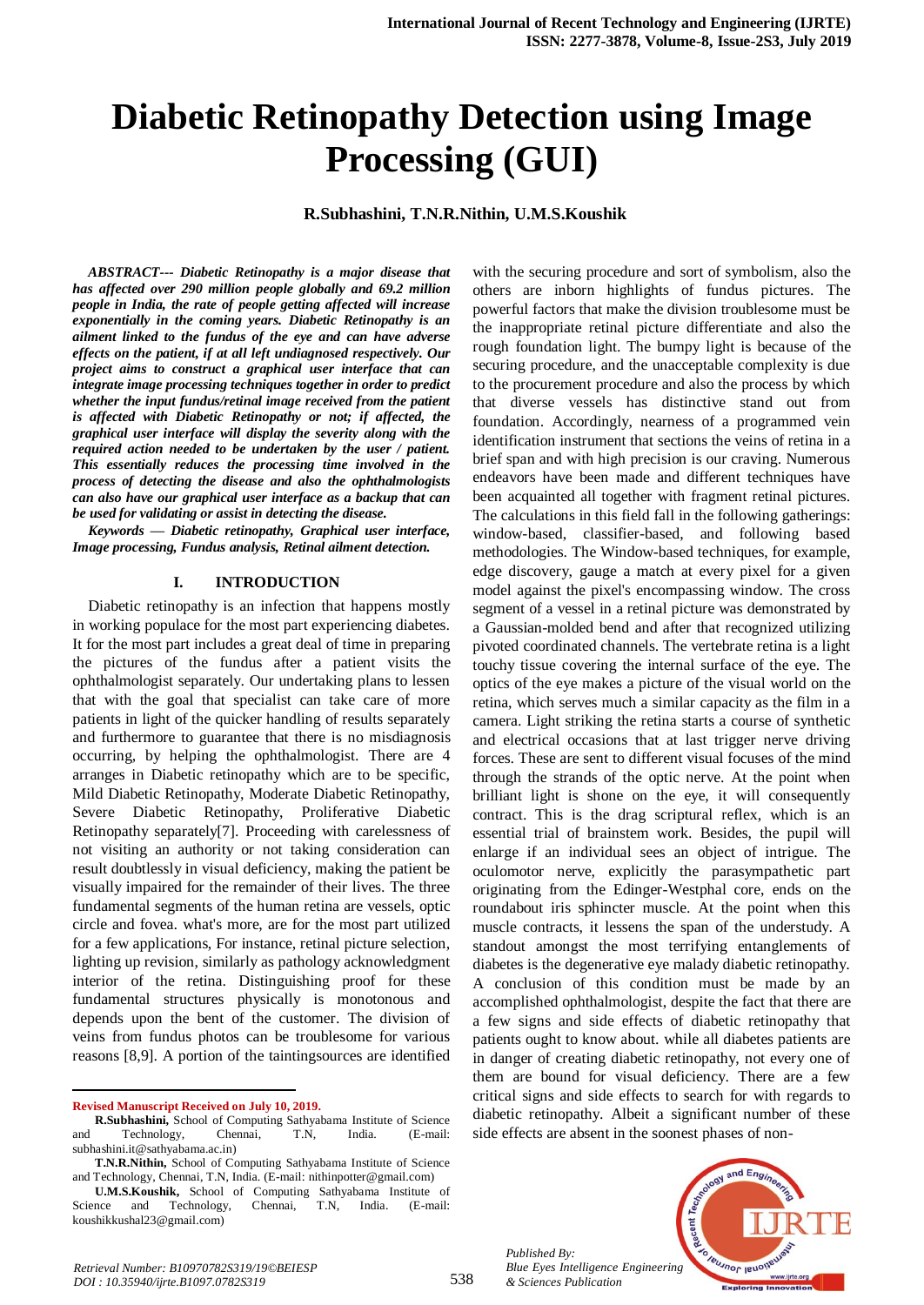proliferative diabetic retinopathy, they frequently present themselves as the infection advances toward cutting edge or proliferative diabetic retinopathy. In the event that you have type I or II diabetes, you are in danger for building up this degenerative eye ailment. One has to get familiar with the reasons for diabetic retinopathy and how it can prompt vision misfortune. Numerous diabetic patients are stunned when they get a diabetic retinopathy analysis and discover that they've been living with a degenerative eye ailment and never took note. Frequently it's not until patients start to lose their ordinary vision that they understand they have to see a specialist. The accompanying signs and side effects of diabetic retinopathy are ordinarily displayed after the malady has officially compounded, similar to fogginess, obscuring of the retina, tingling and swelling of the eye inside, torment in the eye once in a while for much of the time as well. On the off chance that you have encountered any of these side effects, it is emphatically prescribed that you contact an accomplished ophthalmologist as quickly as time permits. Likewise, a few side effects of diabetic retinopathy may change amid the movement of the infection. Despite the fact that a patient may have no vision disability, retinal changes saw amid a dream test can be indications of diabetic retinopathy. These progressions incorporate retinal swelling, veins spilling liquids, and any scar tissue or strange stores on the retina. Therefore, it is the on the patient's side as well to ensure the disease does not develop into a higher stage, which might have very bad effects on the patient. Our project also will reduce the number of reviews required by the ophthalmologists, which essentially means, our project will be useful in reducing the time spent in analyzing the patient's condition[.

## **II. RELATED WORK**

As advancements have taken place, a ton of studies and research have occurred on programmed determination of diabetic retinopathy utilizing various progressed and increasingly exact exactness procedures. The following papers were studied and deeply analyzed in order to develop our project. The papers which are mentioned below are published as a part of renowned journals and were truly helpful in understanding the idea of Diabetic Retinopathy.

DarshitDoshi, AniketShenoy, DeeoSidhpura, Dr. PrachiGharpure have approached towards this concept bydisplaying the plan and execution of GPU quickened deep convolutional neural networks to naturally analyze and subsequently group high-goals retinal pictures into 5 phases of the infection dependent on seriousness. The single model precision of the convolutional neural networks exhibited in this paper is 0.386 on a quadratic weighted kappa metric and ensembling of three such comparative models brought about a score of 0.399.

P.R.Asha, S.Karpagavalli have employed machine learning procedures for recognizing the nearness of exudates highlights like Mean, Standard deviation, Centroid and Edge Strength are removed from Luv color space in the wake of sectioning the Retinal picture. A sum of 100 pictures were utilized, out of which 80 pictures were utilized for preparing / training and 20 pictures were utilized for testing. The grouping task completed with classifiers like Naive bayes (NB), Multilayer Perceptron (MLP) and Extreme Learning

Machine (ELM). Trial results demonstrates that the model fabricated utilizing Extreme Learning Machine outflanks other two models and adequately distinguishes the presence of exudates in retinal pictures.

Finally, many other researchers like Ketki.S.Argade, Kshitija.A.Deshmukh, Madhura.M.Narkhede and SandeepJore have used data minig techniques specifically by Programmed screening of these pictures would push the specialists to effortlessly distinguish the patient's condition in increasingly precise way. This stresses on assurance of retinal pictures utilizing suitable picture handling and information mining procedures. With this we can without much of a stretch order ordinary and irregular pictures of retina this will decrease the quantity of surveys for the ophthalmologist.

#### **III. PROPOSED SYSTEM**

The propounded design deals with various image processing techniques and machine learning methods so as to segment the fundus input image properly, and are explained in the upcoming subsection respectively. Our system indeed has quite a few advantages like; very intelligent and the Graphical User Interface has an effectively recognizable interface, which could be utilized by anybody. Also, it involves generally faster processing time than similar systems. The system is cost viable as this can cost lesser than the existing manual strategies. The look and non intricate feel has better ease of use when contrasted with the past prescient models. More solid, as the preparation was finished utilizing a dependable informational collection comprising of pictures taken straightforwardly from a dataset that was built by ophthalmologists individually (DIATREB). The biggest advantage is of course to assist the ophthalmologist in reviewing the condition of the patient. However, there are a few drawbacks also to be considered, like; systems created were not at all interactive and perceivable to common non – technical people. Unlike the reliable fundus images, mobile captured images can have limitations involved with them like lack of clarity that may lead to misclassification.

*A. Architecture*



The basic input of the proposed system will be a fundus image that is produced after screening tests respectively. A fundus is a inner part of retina. This is given by the user



*Published By:*

*& Sciences Publication*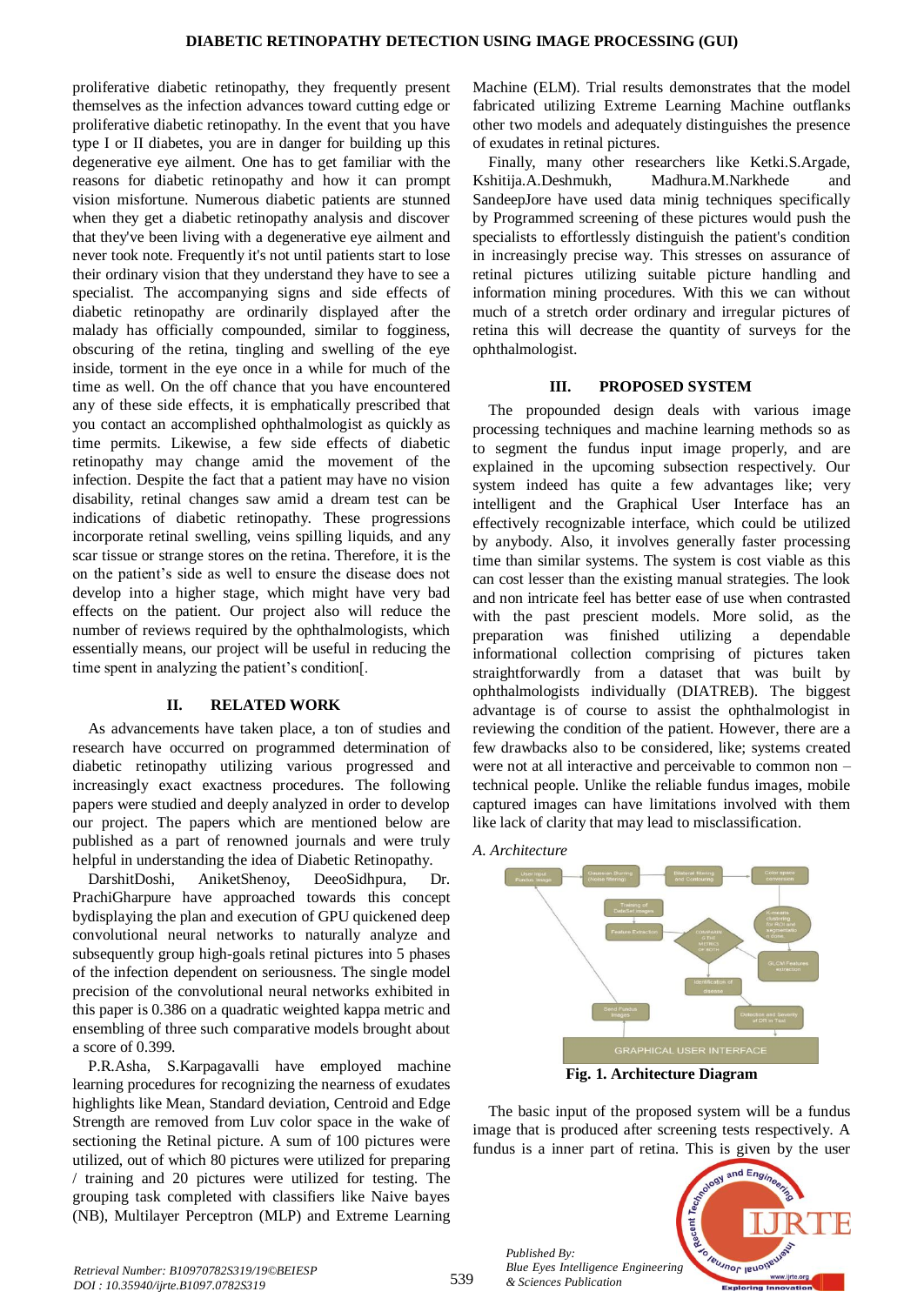using a Graphical User Interface (GUI). The user should open the interface and then click on the upload image button respectively to upload the image. This Image then undergoes image pre-processing. This involves changing the images into the required or effective form for processing. Firstly, the images are resized and sampled into the required size, say 512 X 512 if required. Then color space conversions and filtering techniques like Gaussian Filtering, Bilateral Filtering, Grey Scale Conversion are employed to convert the image into gray scale, reduced noise image respectively. After which edge detection methods and contouring techniques are used to outline the image properly. The method Gaussian blurring is utilized to reduce the presence of noise in the image and segmentation is used for detecting the area where the blood vessels are present. Finally, the concerned area is identified via a method called K-means image segmentation and is used for determining the GLCM (Gray level Co-occurrence Matrix) features matrix of the image. After comparing the different metrics of the input image's glcm features, with all of those in the training data set, the model comes to a decision by judging the image with the severity of DR based on the training image features.

## *B. Algorithms used*

Gaussian filtering is a method which can be used for blurring out the input images which helps in removal of any presence of noise in the image. The Gaussian filter is not a uniform low pass filter. When we work with images we usually use a two-dimensional version of gaussian function. A sample Gaussian filter is shown below.



**Fig. 2. Gaussian Filtering Implementation**

Bilateral filtering is an edge-safeguarding, and commotion diminishing smoothing channel for pictures. It replaces the power of every pixel with a weighted normal of force esteems from close-by pixels. This weight can be founded on a Gaussian conveyance. Significantly, the loads depend on Euclidean separation of pixels, yet in addition on the radiometric contrasts (e.g., range differences, such as color intensity, depth distance, etc.). This process basically preserves sharp edges.



**Fig. 3. BilateralFiltered Image**

Color space conversion involves Transformation of a shading picture into a grayscale picture comprehensive of remarkable highlights is a convoluted procedure. The strategy of advancement over greyscale picture may subsequently lose contrasts, sharpness, shadow, and structure of a shading picture. To defend all of the before mentioned attributes of the shading picture, another count has proposed. To change over the shading picture into grayscale picture the new calculation undertakes RGB supposition, lessening, and extension of chrominance and luminance. The grayscale pictures made using the computation in the test asserts that the figuring has ensured the remarkable highlights belonging to the shading picture, for example entities like sharpness, contrasts, picture structure and shadow respectively.



**Fig. 4.A Gray Scale converted image**

Now, after the gray scale conversion of the image, the image is sent for contouring or edge detection popularly known as. What basically happens here is, the extra part of the image or the unnecessary part of the image for training is detected and removed. Then segmenting of the blood vessels is employed respectively to differentiate or to identify the haemorrhages or swollen blood vessels.



**Fig. 5.Contouring Implementation**



**Fig. 6.Segmentation implementation**

After this entire process is done, the K-means image segmentation technique is utilized to determine the interest region or ROI from the feed in image depending on grouping the identical pixel level intensity respectively. Currently the classifier classifies based on the pixel level produced from the feature matrix with each other image in the data set respectively. Here K-means approach is utilized to get the region of interest needed for future steps to be done. The below image describes the fundamental working of K-means clustering .



540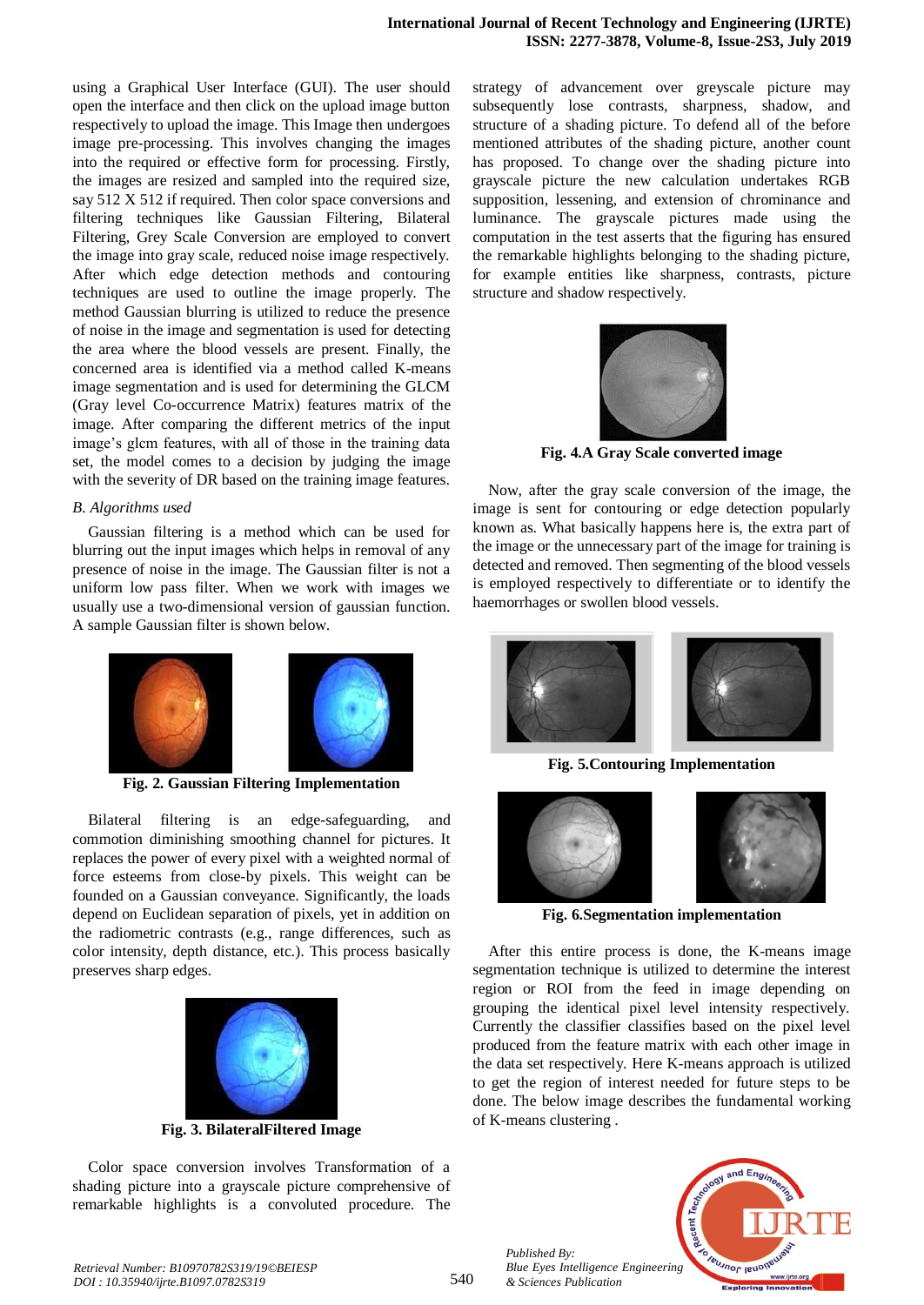

## **Fig.7. K-means Clustering Priniciple**

## **IV. METHODOLOGY**

The methodology follows a simpler approach than the existing once. The user interface enables the person to provide a fundus image of the eye. This is then sent to the model. The model initially apply the gaussian blurring. This removes the presence of noise in the images to be processed. Later the image is bilateral filtered and contouring is done. After this is done the colour space conversion takes place where we create a grayscale image of fundus. Now we apply k-means clustering for identifying the region of interest.

At that point the division happens. The ROI that is gotten is then prepared to remove the GLCM highlights. It includes the element vector for grouping which comprises of seven highlights acquired by means of division of retinal structures and surface investigation on entropy , differentiate , homogeneity. The beneath picture is a preview of the preparation procedure.

This picks the grayscale power of each pixel present as a structure. These characteristics are then used to get estimations. This is moreover completed with the accessibility dataset pictures. The section extraction of these photos is done and the estimations of both planned dataset and the customer input are showed up differently in association with pick the segment of validity the data picture has. Subordinate upon the validity a particular kind of proposition will be given to the customer.

Currently, we are attempting to test the retinal ailment along these lines utilizing the impelled picture dealing with strategies on pictures of the retinal. The most basic changes that can develop in the fundus in perspective of the ailment are Exudates, Haemorrhages and Micro aneurysms which are not discussed widely much in the paper. Nearness of something like significant quantity of the above wounds in the fundus exhibits closeness to DR.

The acknowledgment techniques join the two which are, managed and non-directed frameworks, non-supervised strategy is being employed here for identifying hard exudate. Picture Pre-processing incorporates changing the photos into the required or practical structure for dealing with. That is the reason it is named as pre dealing with. Directly off the bat, the photos are resized and inspected into the required size, say 512 X 512 at whatever point required. By then shading space changes like green scale change hop out at devotee the image into dim scale.

After which edge recognizable proof procedures are used to chart the image properly. Centre purifying is utilized for reducing the upheaval existing in the image and division is used to distinguish the veins evidently. Feature extraction, It basically incorporates the component vector used for gathering includes seven features got from division of retinal structures and surface analysis. Classifier, after the whole taking care of is done, the convolutional neural framework is used to organize the image by means of setting

up the image with its several layers in order to check if the portrayal is immaculately done by the model which is the best way to set up images differentially.

This stage finally returns irrespective of the ailment still being found in the person suffering. Graphical user interface, This is the front end obviously, where the user is asked to upload the fundus image by clicking the button provided by the GUI respectively. It is not completely interactive though. The chat application interface is designed to facilitate easier navigation for the users who are not very technically qualified.

Displaying the outcomes is when finally after all of the processing is done, the graphical user interface displays textually whether the person is affected with diabetic retinopathy or not. If at all affected, the bot suggests the symptoms also regarding the severity of the Diabetic Retinopathy is finally detected and displayed on to the GUI respectively so that the patient can know about the condition of his ailment currently faced by the potential patient.

## **V. RESULTS AND DISCUSSIONS**

The outcomes of the project are the image processing techniques implemented on the input fundus image and this can be optionally disabled too. In the figure below, we can see the graphical user interface displays the input image of the patient on its interface. Also, in the below figure [9,10] we can see the haralickmetrics generated by the Gray level co-occurrence matrix for each of the image in the training dataset and later these metrics will be used to compare with those of the input image respectively. In the final figure below, we can see the result displayed , in this case the patient is affected with proliferative diabetic retinopathy and also provides the next steps to do for the patient too.



**Fig. 8. Snapshot of the Graphical User Interface**



**Fig. 9. Snapshot of GLCM matrix features**

*Published By: Blue Eyes Intelligence Engineering & Sciences Publication* 



and Engi